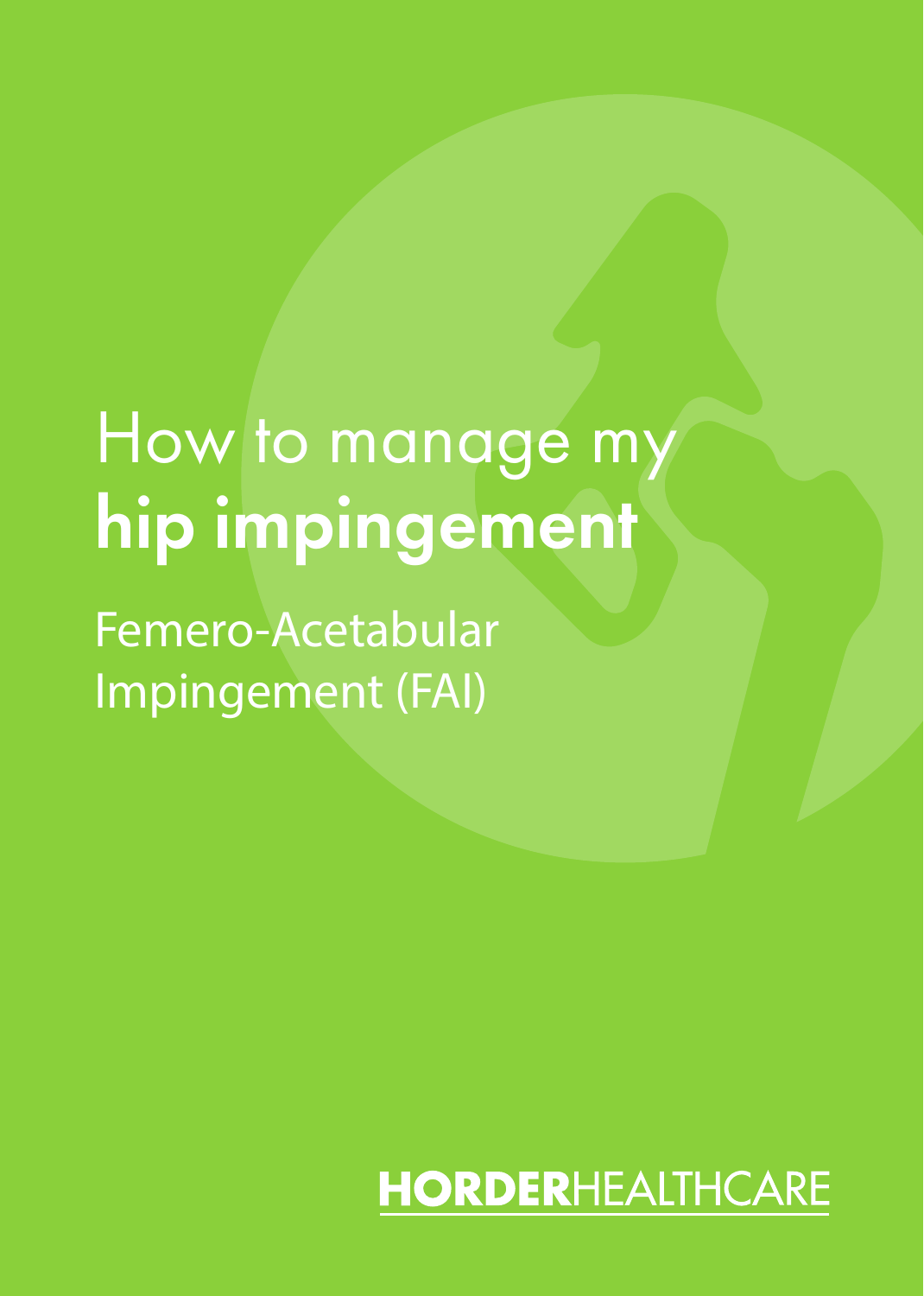## How to manage my hip impingement Femero-Acetabular Impingement (FAI)

Femero-acetabular impingement (FAI) is a disorder of the hip caused by premature contact between the thigh bone and the hip socket. Pain most commonly occurs in the groin and the side of the hip, however can also present in the buttock and the front of the thigh (amongst other locations). Other symptoms include catching, locking, stiffness, restricted range of motion or giving way.

There are three different variations of FAI:

- Cam deformity is where there is additional bony growth on the head of the hip. Cam deformity's have a high prevalence in young, active males. The male to female ratio is 3:1.
- Pincer deformity is caused by an excessive prominence of the pelvic rim and is more common in middle aged, active females.
- Mixed. The most common classification of FAI is where people present with both cam and pincer changes.

The prevalence of FAI is high and is observed in about one fifth of the general population. Less than 25% of those affected develop pain (FAI syndrome) or osteoarthritis. It is estimated that up to 50% of all hip osteoarthritis might develop secondary to FAI. However identifying those at greatest risk of developing joint disease secondary to FAI remains a challenge (Palmer et al 2019).



## Prognosis

- FAI symptoms frequently improve with treatment such as physiotherapy: education and a graded exercise program.
- Without treatment, symptoms of FAI syndrome will probably worsen over time.
- The long-term outlook for patients with FAI syndrome is unknown.
- However, it is likely that cam morphology is associated with hip osteoarthritis.
- It is currently unknown whether treatment for FAI syndrome prevents hip osteoarthritis (Griffin et al 2016).

Palmer et al (2019) Arthroscopic hip surgery compared with physiotherapy and activity modification for the treatment of symptomatic femoroacetabular impingement: multicentre randomised controlled trial, BMJ, 364:1185 https://doi.org/10.1136/bmj.l185

Griffin et al (2016) The Warwick Agreement on femoroacetabular impingement syndrome (FAI syndrome): an international consensus statement, British Journal of Sports Medicine, 50, 1169-1176. https://bjsm.bmj.com/content/bjsports/50/19/1169.full.pdf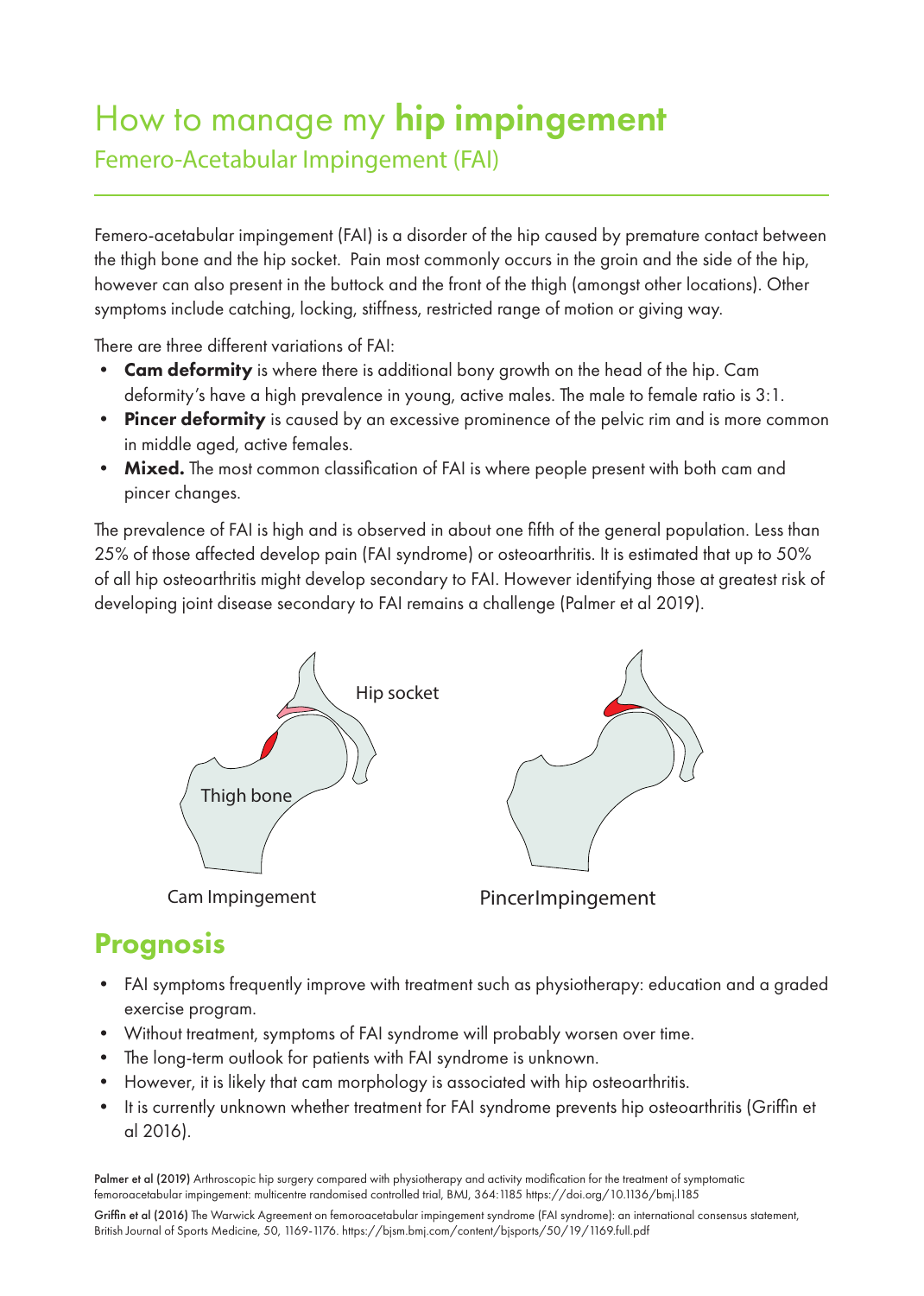## Diagnosis of FAI



Griffin et al (2016)

### **Investigations**

In most cases diagnosis is usually made by the presenting symptoms and physical examination, therefore there is usually no need for further imaging. However if symptoms are not improving X-rays are useful to differentiate between FAI variations and/or osteoarthritic change. MRI may also sometimes be used for further assessment of the hip to look at the soft tissue structures in more detail such as cartilage and labrum.

## Ways to help reduce pain

#### Activities/hip positions to avoid when symptoms are irritable:

- Prolonged sitting, standing and walking.
- Deep squats.
- Rotational/pivoting movements eg Martial arts/tennis.

#### Pain relief:

- A short course of analgesia (i.e. paracetamol).
- Non-steroidal anti-inflammatory drugs (NSAIDS) such as ibuprofen are recommended for pain relief.

#### It is advisable to seek advice from your pharmacist or GP to check which is best for you and your health.